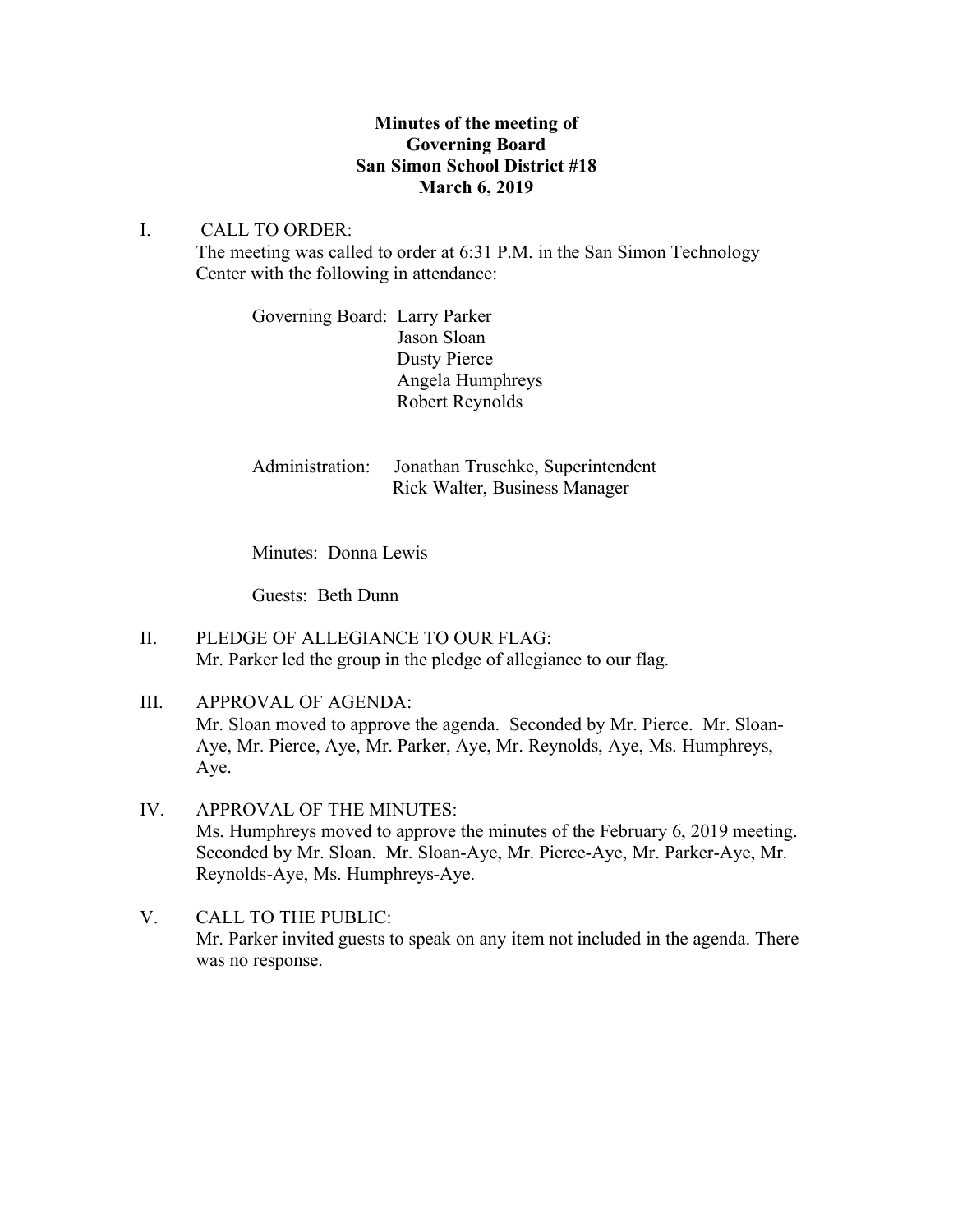### VI. REPORTS:

- 6a. Mr. Truschke reported on the audit. We will have a phone conference with them tomorrow afternoon to go over the findings. Spring Break will be held March 11-14. The high school softball team will play Valley Union in Bowie tomorrow. The high school track team will have a meet in Safford on Friday. The seniors will leave on Monday for their trip to California. Teen Maze will be held at Lordsburg HS on March 18 for 10-12 grades. High school softball will also have a game at Valley Union on March 18. On March 19 both baseball  $&$  softball will travel to Hayden for games. Parent/ Teacher conferences will be held on March 20, from 4:00 PM-6:00 PM. The final Knowledge Bowl will be on March 25 in Pomerene. The Book Fair has been going on this week. The School Facilities Board replaced the unit on the elementary building. He is seeking health insurance quotes for next fiscal year. The bond committee is working on putting information together. He attended a bond elections seminar sponsored by Stifel. on February 27. Stifel takes care of the financials & Gust Rosenfeld takes care of the actual election. The total cost to have a bond election will be approximately \$20,000. The attorney from Gust Rosenfeld sent the engagement letter a couple of weeks ago for \$10,000. He spoke with him about the cost being very high for our district. The attorney stated they will only charge the \$10,000 if the bond passes.
- 6b. Mr. Walter reported on the audit. They will be calling Mr. Sloan or Mr. Pierce to ask questions about fraud  $\&$  etc. The new school bus will be delivered at the end of April or beginning of May. He discussed the disposal list that is on the consent agenda. The student activities report included the  $8<sup>th</sup>$  grade candy bar sales,  $9<sup>th</sup>$  grade candy grams, and 11<sup>th</sup> grade pizza kit sales. He discussed the monthly board report.

### VII. ACTION ITEMS:

- 7a. Mr. Pierce moved to approve the certified and classified staffing model and signing bonus of \$500.00 for certified staff. Seconded by Mr. Sloan. Mr. Sloan-Aye, Mr. Pierce-Aye, Mr. Parker-Aye, Mr. Reynolds-Aye, Ms. Humphreys-Aye.
- 7b. Ms. Humphreys moved to approve a short-term position for the cafeteria. Seconded by Mr. Pierce. Mr. Sloan-Aye, Mr. Pierce-Aye, Mr. Parker-Aye, Mr. Reynolds-Aye, Ms. Humphreys-Aye.
- 7c. Mr. Pierce moved to approve changes to the daily pay rate for substitute teachers to \$10.00 more per day. Seconded by Mr. Sloan. Mr. Sloan-Aye, Mr. Pierce-Aye, Mr. Parker-Aye, Mr. Reynolds-Aye, Ms. Humphreys-Aye.
- 7d. Ms. Humphreys moved to approve equipment rental from Ronald Klump for a maximum of \$1,000.00 rental fee pending checking prices from other companies. Seconded by Mr. Sloan. Mr. Sloan-Aye, Mr. Pierce-Aye, Mr.